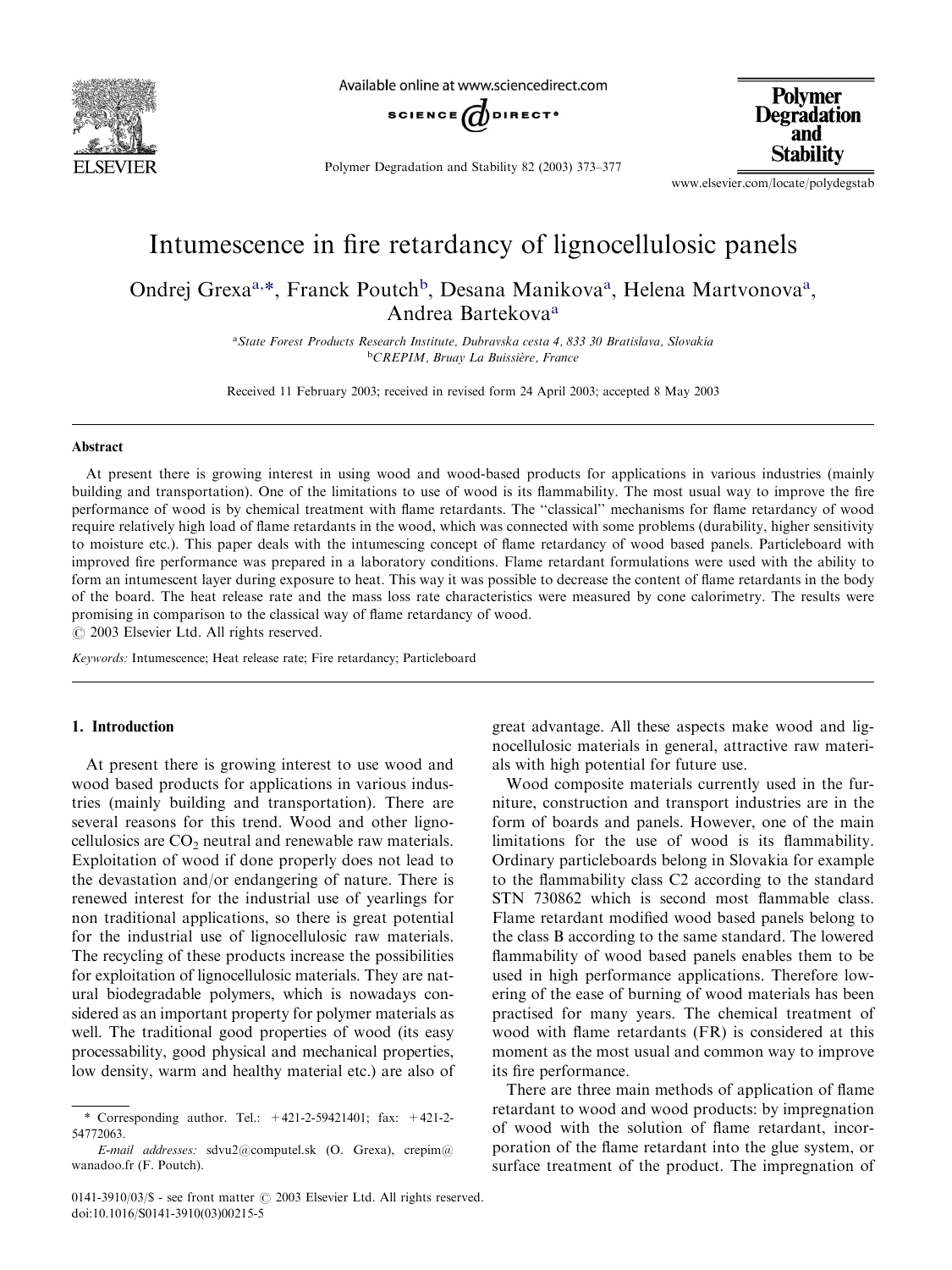the wood is usually done with a water borne system, by water solution of the inorganic salts, quite often Lewis acids [\[1\]](#page-4-0). The most usual and effective flame retardants are ammonium salts of phosphoric acid, boron acids, zinc chloride, salts of sulfuric acid etc. It was however, found that these chemicals have prodegradation effect on wood strength properties [2] and they decrease the temperature of the beginning of the main process of thermal decomposition in comparison to the untreated wood [\[3,4\].](#page-4-0) LeVan and others found that of the FR chemicals used typically for wood, phosphoric acid has the most negative effect on the strength properties. A less severe effect was found for monnoammonium phosphate [\[5\]](#page-4-0).

A model to predict thermal degradation at elevated temperatures (typically present in construction applications of wood panels) was proposed by Winandy and others [\[6\]](#page-4-0). Typical flame retardants can be leached out from the wood if they are exposed in humid conditions and they may increase the hygroscopicity of wood itself [\[7,8\].](#page-4-0)

The other option for the improvement of the fire performance of wood is surface treatment of the wood product by a flame retardant coating system. Most effective are the intumescent coatings which form the foam during heat exposure. In this case the fire resistance may be improved as well as the reaction to fire, as demonstrated by White [\[9\]](#page-4-0) and Richardson and others [\[10\]](#page-4-0). In this case the flammability of wood itself is not changed, the coatings may be subject to the damage during manipulation and their durability may be limited [\[8\]](#page-4-0). In composite materials the flame retardant can be incorporated into the adhesive, or as a mixture with the wood particles or fibres.

Kozlowski and others recently developed composite lignocellulosic mineral board with significantly improved fire performance [\[11\].](#page-4-0) They used the vermiculite to improve the flammability. Besides the improvement of heat release and mass loss characteristics, the physical and mechanical properties remained the same as for the untreated boards and the FR itself did not release toxic gases or smoke [\[11\].](#page-4-0) Magnesium hydroxide and the combination of monoammonium phosphate with aluminium hydroxide and boric acid were used for the preparation of FR treated particleboard in another study [\[12\]](#page-4-0).

The common feature of the flame retardancy of wood is that relatively high loadings are needed to reach required improvements. Thus the price of the resulting product is significantly higher than that of the original untreated product. In the present study FR treated particleboard was prepared. Flame retardants with the ability to produce an intumescing layer were used. The effects of intumescent layer typical for the coating systems were combined with the application of flame retardant into the bulk of the material. Thus the

advantages of the protection in the bulk of material over the surface treatment and the protective intumescing layer were combined. The potential of the intumescing layer to decrease the required loading of flame retardants were evaluated. The flammability parameters were measured on a cone calorimeter using oxygen consumption calorimetry [\[13,14\]](#page-4-0).

### 2. Experimental

Ordinary wood particleboard was prepared on a laboratory scale. The particleboard had three layers. Two types of chemicals were used as the flame retardants for the preparation of the FR treated particleboards i.e. a phosphate based flame retardant ammonium polyphosphate (PB) and an expanding char layer forming flame retardant (IFR)—expandable graphite. The former was a standard flame retardant with known efficient flame retarding properties. The latter was chosen since it has char layer forming abilities at elevated temperatures.

Several FR loadings were used from 5 to 25% calculated on the dry particle weight. Melamine urea formaldehyde condensate was used as the adhesive. The moisture content of wood particles was 3%. For the FR loadings up to 13% the flame retardant was mixed with the glue prior to blending with the wood particles. For higher loadings the flame retardants were partly mixed with the wood particles and the remaining part was added to the glue prior to the blending of wood particles. In these cases the process was modified in order to obtain good processability of the glue since the flame retardants increased the viscosity of glue-FR mixture. The blend of wood particles FR and glue was pressed cold, followed by hot pressing at  $180^{\circ}$ C.

The overall loadings of the flame retardants and densities of prepared particleboards are given in the Table 1.

The reaction to fire parameters was measured on a cone calorimeter. The materials were conditioned to equilibrium at 55% RH and 23  $\degree$ C prior to testing. The dimensions of the samples were  $100 \times 100$  mm. The thickness of the test specimens was 17.5 mm. The edge frame was used to minimize the side and edge effects.

Table 1 FR loadings and densities for prepared particleboards

| Specimen Untreated | Loading $(\% )$ Density (kg m <sup>-3</sup> ) Density (kg m <sup>-3</sup> ) Density (kg m <sup>-3</sup> ) | PB. | IFR |
|--------------------|-----------------------------------------------------------------------------------------------------------|-----|-----|
|                    |                                                                                                           |     |     |
| 5                  |                                                                                                           | 630 | 580 |
| 10                 |                                                                                                           | 690 | 570 |
| 13                 |                                                                                                           | 770 |     |
| 20                 |                                                                                                           | 680 |     |
| 25                 |                                                                                                           | 790 | 840 |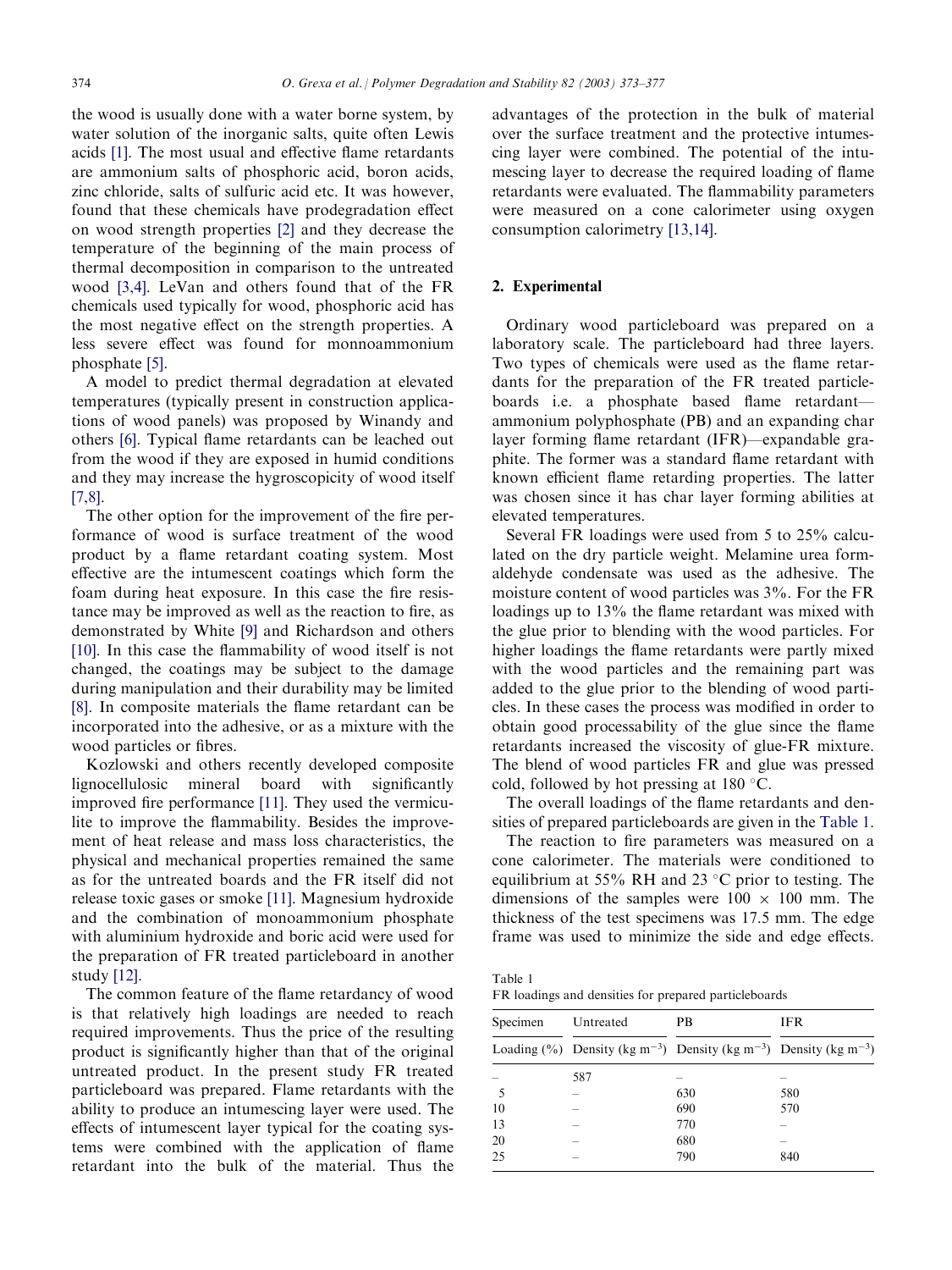<span id="page-2-0"></span>The specimen was placed on a low density ceramic fibre blanket, backed by the high density ceramic fibre board. The materials were tested in the horizontal orientation, at an external irradiance 50 kW/m<sup>2</sup> which represents severe heat exposure.

# 3. Results and discussion

Cone calorimeter measurements are useful for the small scale assessment of several reaction to fire parameters and this method is used in a great deal for the development of new materials. The heat release rate (RHR) data correspond directly to the intensity of fire. The heat release rate as a function of time is shown for untreated and flame retardant treated specimens in Fig. 1. The untreated particleboard has a double-peak RHR curve, typical for wood and wood-based products. During burning wood forms a char layer which slows down the heat transfer to the surface and thus the process of thermal decomposition and volatile formation also slows [\[15\]](#page-4-0). Therefore shortly after the ignition the heat release rate decreases as the char layer forms.



particleboard.



The cone calorimeter setup of the experiment is approximately one-dimensional. The external heat flux reaches the burning surface and the heat transfer into the specimen is mostly from the exposed surface. The difference in the peak value of RHR and the middle part of the RHR curve is remarkable. In the case of a sufficiently thick specimen the RHR reaches an approximately steady value in the middle part [\[16\]](#page-4-0). The second peak corresponds to the rear end effects of the experiment setup [\[15\].](#page-4-0)

For the particleboard treated with the phosphate based flame retardant the double peak shape of RHR curve remained except for the high FR loadings (see Fig. 2). The second peaks remained about the same order as the corresponding first peaks similar to untreated particleboard. This observation suggests that the preheating of the specimens prior to thermal decomposition also took place for the phosphate-based modified particleboard. Furthermore the middle part of RHR curves for the uptakes 5 and 10% reached approximately the same values as that for the untreated particleboard.

Different behaviour of RHR curves was observed for the IFR modified particleboards. The first peak values decreased significantly even for low FR loadings both for the PB modified particleboard and IFR particleboards (Fig. 3). However the middle part of the RHR curves for the IFR flame retardant showed remarkably lower values than the untreated material and the PB treated particleboards as well. The second RHR peaks for IFR treated particleboards were almost eliminated even for low FR loadings (Fig. 1).

It can be seen in Fig. 3 that the values of the first RHR peaks were similar for both modifications in the whole range of FR loadings. The average values of RHR for the IFR modified particleboard were much lower than the untreated board even for lowest FR loading. With 5% loading of IFR the average RHR was Fig. 1. RHR as a function of time for untreated and FR treated only  $44 \text{ kW/m}^2$  while for the untreated particleboard the



Fig. 2. RHR as a function of time for FR treated particleboard. Fig. 3. First Peak RHR as a function of FR loading for particleboard.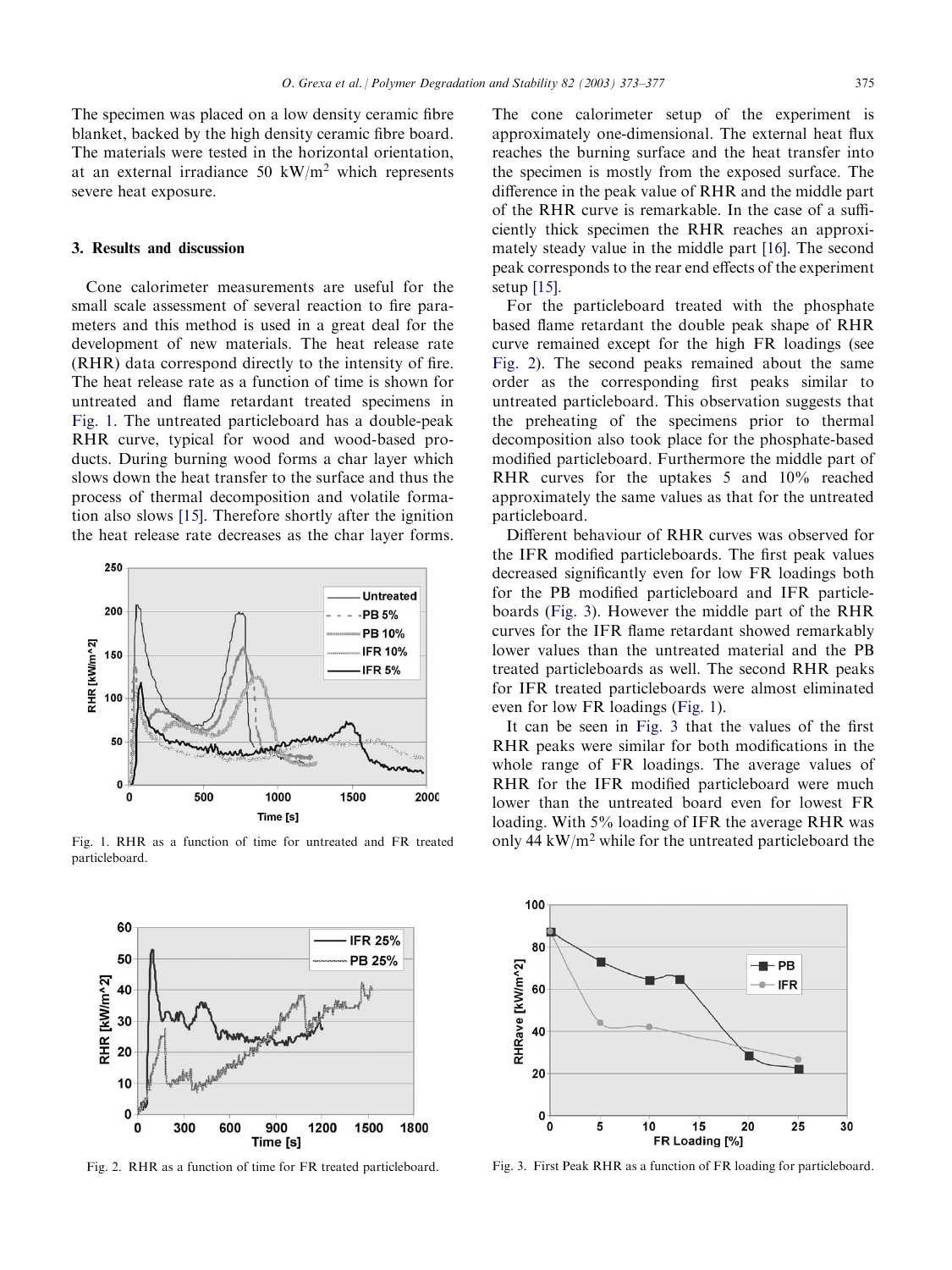average RHR was  $87 \text{ kW/m}^2$ . Further decrease of average RHR was not so strong for IFR flame retardant but it reached 27 kW/m<sup>2</sup> at 25% loading. Much weaker FR effect was observed for phosphate-based flame retardant at the low loadings regarding the average RHR values. For high loadings (around 25%) the values of average RHR were similar for both FR systems. The average mass loss rate measurements (Fig. 4) show similar effects as for average RHR and confirm the above findings. The mass lass rate for the PB flame retardant was very high up to 13% loading. Significantly lower mass loss rate was measured for high FR loadings.

The values for total mass loss of both types of modifications were practically the same for the 5 and 10% loadings and were just 8–13% lower than that of untreated material. This means that in both cases the flammable part of the material was burned out, however the burning time for material with IFR flame retardant doubled in comparison to the untreated material and low FR loadings PB modified materials. The CO yield



Fig. 4. Average mass loss rate as a function of FR loading for particleboard.



Fig. 5. CO yield vs. FR loadings for particleboard with intumescing systems.

differed for both types of intumescing systems (Fig. 5). For the expandable graphite the CO yield increased significantly even for lowest loadings of flame retardant in comparison to the untreated particleboard. However for the PB system it increased significantly for the FR loadings 13% and higher.

Ignition times,  $t_{ig}$  (s) for untreated and FR treated particleboards for the various FR loadings are listed in Table 2. It can be seen that the time to ignition did not change significantly for both FR systems up to 13% loading. For the phosphate based flame retardant at high loadings (20–25%) ignition did not occur, while for the IFR modified particleboards the ignition took place in 66 s from the beginning of heat exposure. However, the flame burning was very short as can be seen on the RHR curve (see [Fig. 2](#page-2-0)).

The selected flame retardant formulations formed a protective char layer during the exposure to heat. The charring foam for PB flame retardant was observed only at loadings of 13% and higher while for IFR flame retardant the expanding char layer was formed for all loadings. In the recent study by Duquesne and others [\[17\]](#page-4-0) the comparison of the effect of expandable graphite and ammonium polyphosphate on the flame retardancy of polyurethane was reported. The rheological and mechanical destruction properties were studied. The ammonium polyphosphate modified polyurethane showed low blowing in comparison to the expandable graphite modified polyurethane [\[17\]](#page-4-0) which is in agreement with our findings measured at low FR loadings.

A strong decrease of the average RHR and the average MLR was observed for loadings higher than 13% in PB modified particleboard. Ammonium polyphosphate is well known as a strong flame retardant while the IFR flame retardant acts mostly as the physical barrier for heat transfer to the body of the material [\[17\].](#page-4-0) As stated earlier, the adhesive used contained melamine which is a typical expanding agent used in intumescent systems. The ammonium polyphosphate probably acts as an acid source [\[18,19\]](#page-4-0) and wood particles probably act as the carbon supplier.

Due to the strong char layer on the IFR modified particleboards the average mass loss rate as well as the average RHR was much lower than the values of these

Table 2 Time to ignition,  $t_{i\sigma}$  (s) for untreated and FR treated particleboards

| FR loading $(\% )$ | PB $t_{ig}$ (s) | IFR $t_{ig}$ (s) |
|--------------------|-----------------|------------------|
| $\theta$           | 32              | 32               |
| 5                  | 25              | 31               |
| 10                 | 33              | 26               |
| 13                 | 41              |                  |
| 20                 | Not ignited     |                  |
| 25                 | Not ignited     | 66               |